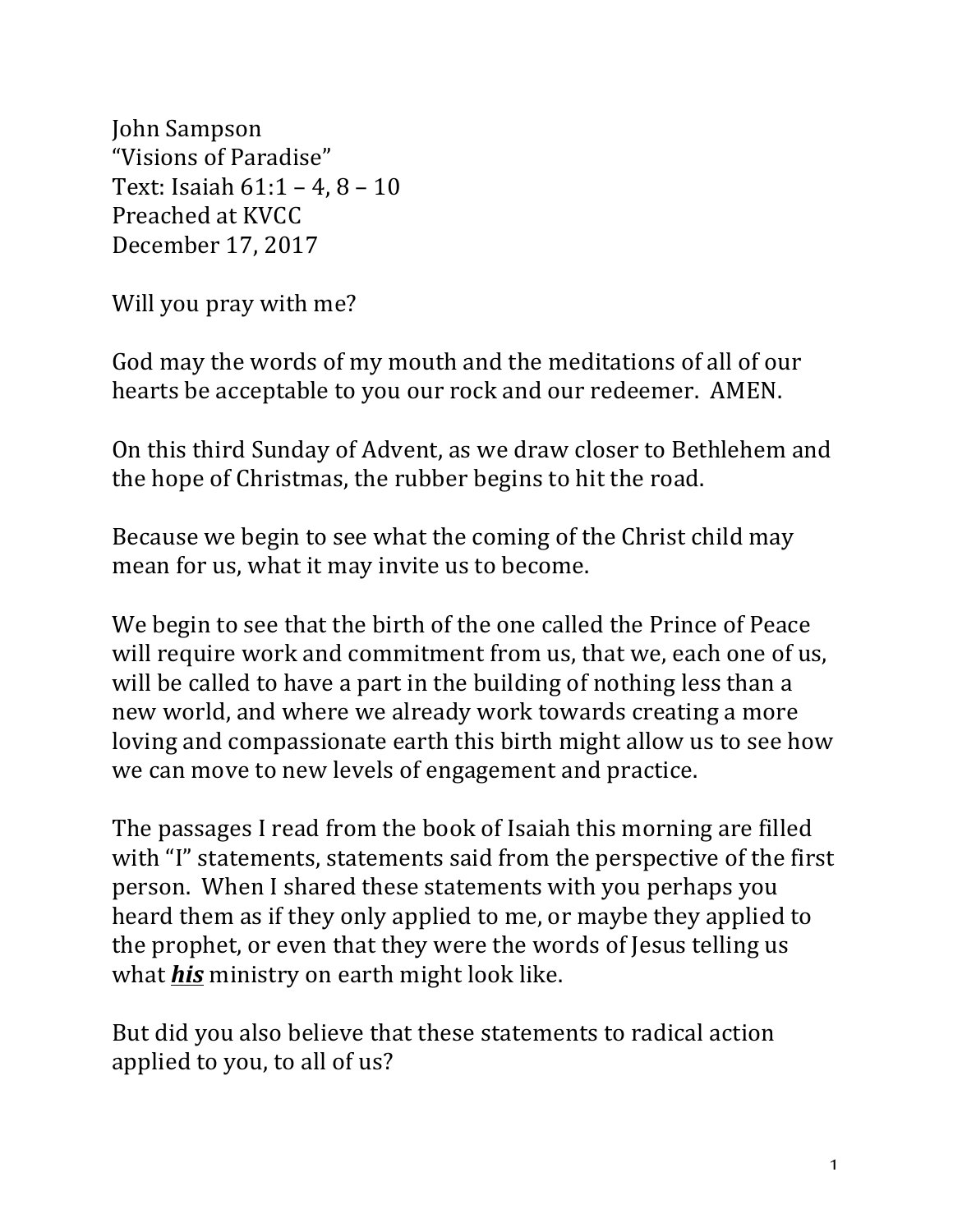Because they do.

And that is what is so spiritually provocative about this morning's reading. These proclamations of radical action, which can turn the very definition of what Christmas means on its head, aren't shared with us so that we may passively consider them from afar. They are announcements of what the birth of Christ will look like in our own lives, in our own hearts, and in our own deepest beings. And they are the description of how this birth can revolutionize how we act and behave in our communities, and what we demand of each other.

They are nothing less than visions of what paradise could look like not in some perfect world of the future, but in the world of brokenness and conflict that is now.

But as I mentioned, perhaps Isaiah's words seemed distant and external, and that may simply be a function of how they were shared this morning.

So I will share some of Isaiah's verses again, some of the ones that are "I" statements. But this time, after I read aloud these statements, I invite each one of you, as you are comfortable, to say them aloud in this space, and among these people.

But I don't want this experience to simply be an exercise in repetition. I want it to be a moment of possible transformation, a moment when Isaiah's prophetic words have the opportunity to call us to a new way of life, and a moment in which the commitments to action we already have can be deepened and broadened.

I will share Isaiah's statements with you one at a time, and after I say each verse I invite you to take a moment. Let their weight and meaning sit within your hearts and minds. Feel the implications to your lives of allowing the Christ to be born within you. And then,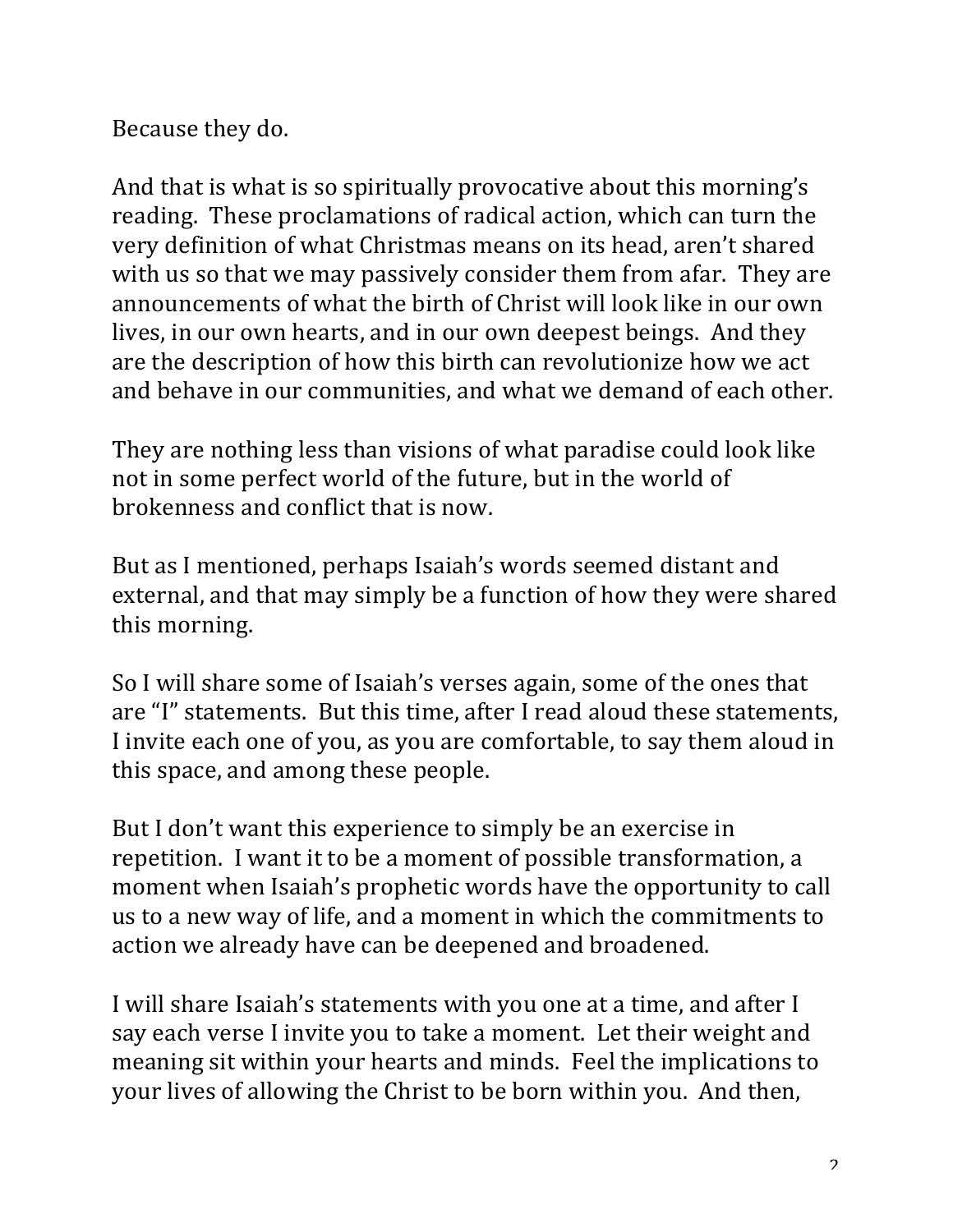after a couple of seconds, when you are ready, say them out loud, or even silently within yourself.

So let's begin.

Feel free to close your eyes.

I will sound the bell to begin the recitation, and I will sound it again at the close of our meditation.

[Sound Bell]

The spirit of God is upon me.

God has anointed me.

God has sent me to bring good news to the oppressed.

God has sent me to bind up the brokenhearted.

God has sent me to proclaim liberty to the captives.

God has sent me to release the prisoners.

God has sent me to give those who mourn a garland instead of ashes.

God has clothed me with the garments of salvation.

[Sound Bell]

You may open your eyes.

In this recitation we have not only heard the words of the prophet, our hearts and minds have participated in their vision. And in doing